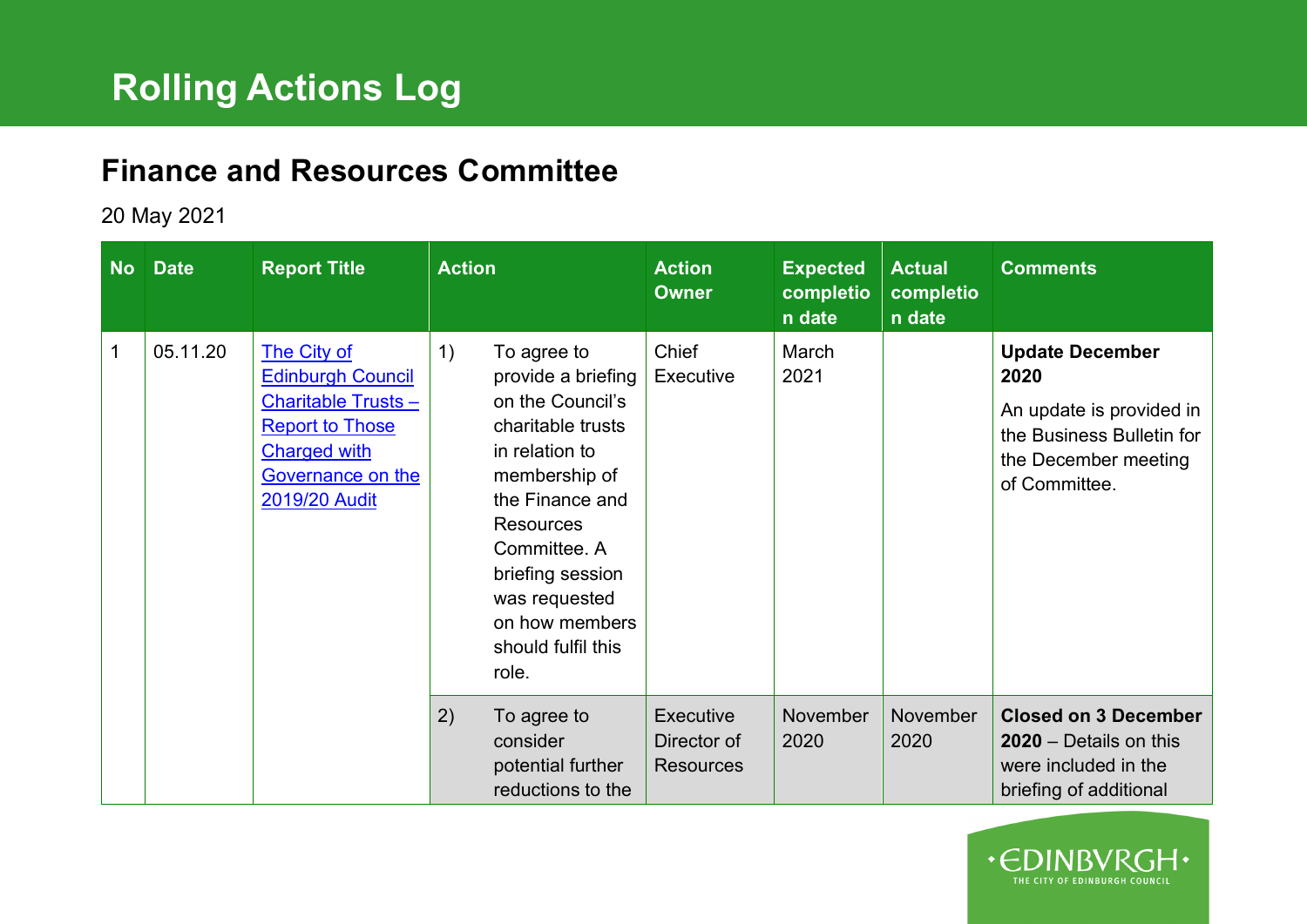| <b>No</b>      | <b>Date</b> | <b>Report Title</b>                                         | <b>Action</b>                                                                                                                          | <b>Action</b><br><b>Owner</b>                          | <b>Expected</b><br>completio<br>n date | <b>Actual</b><br>completio<br>n date | <b>Comments</b>                                                                                                     |
|----------------|-------------|-------------------------------------------------------------|----------------------------------------------------------------------------------------------------------------------------------------|--------------------------------------------------------|----------------------------------------|--------------------------------------|---------------------------------------------------------------------------------------------------------------------|
|                |             |                                                             | list of the<br>Council's<br>Charitable<br>Trusts.                                                                                      |                                                        |                                        |                                      | information shared with<br><b>Committee Members on</b><br>the 24 <sup>th</sup> November<br>2020.                    |
|                |             |                                                             | 3)<br>To agree to<br>provide a briefing<br>with all<br>responses to<br>date on<br>Lauriston Castle.                                    | Executive<br>Director of<br><b>Resources</b>           | January<br>2021                        | February<br>2021                     | <b>Closed on 4 March</b><br>$2021 -$ an updated<br>briefing was circulated<br>to Committee on the<br>23rd February. |
| $\overline{2}$ | 05.11.20    | <b>Consultants Costs</b><br>2019/20                         | To agree to provide<br>further context around<br>the use of consultants.                                                               | Executive<br>Director of<br><b>Resources</b>           | November<br>2021                       |                                      | <b>Update December</b><br>2020<br>This information will be<br>included in the next<br>annual report.                |
| 3              | 03.12.20    | <b>Revenue Budget</b><br>2020/21: Progress<br><b>Update</b> | To agree to provide an<br>update on the amount<br>which had been spent<br>of the £100k funding<br>allocated to Marketing<br>Edinburgh. | Executive<br>Director of<br><b>Resources</b><br>/Place | March<br>2021                          |                                      | <b>Recommended for</b><br><b>Closure</b> - Update<br>circulated on 19 January<br>2021.                              |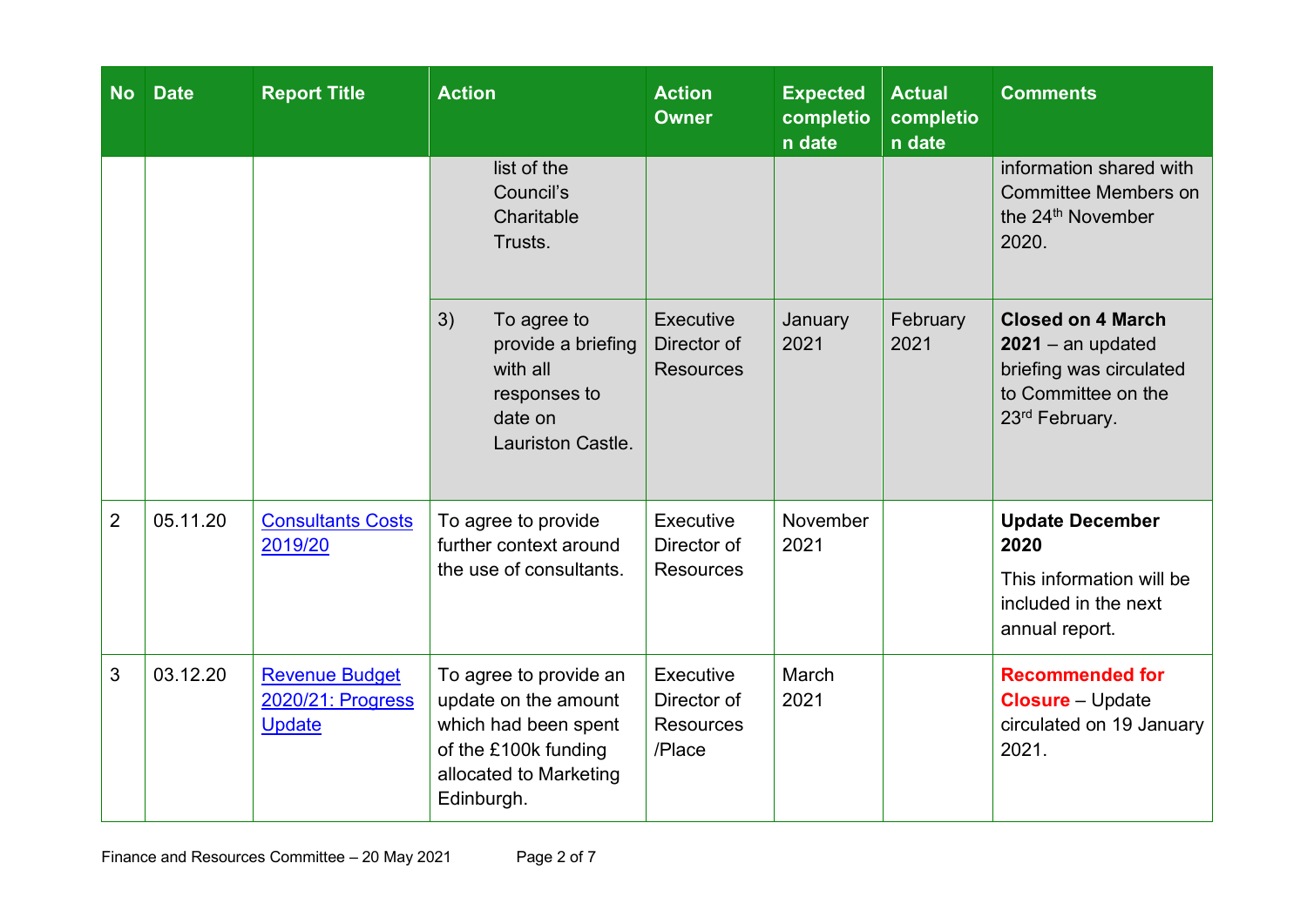| <b>No</b> | <b>Date</b> | <b>Report Title</b>                                                                                                                                      | <b>Action</b>                                                                                                                                                                                                                               | <b>Action</b><br><b>Owner</b>                | <b>Expected</b><br>completio<br>n date | <b>Actual</b><br>completio<br>n date | <b>Comments</b>                                                                                                                                                                                    |
|-----------|-------------|----------------------------------------------------------------------------------------------------------------------------------------------------------|---------------------------------------------------------------------------------------------------------------------------------------------------------------------------------------------------------------------------------------------|----------------------------------------------|----------------------------------------|--------------------------------------|----------------------------------------------------------------------------------------------------------------------------------------------------------------------------------------------------|
| 4         | 03.12.20    | <b>Tron Kirk,</b><br><b>Edinburgh</b>                                                                                                                    | Committee therefore<br>agrees Option A in the<br>report and instructs<br>officers to bring forward<br>a report on the short<br>and longer term future<br>of the building to a<br>future meeting of the<br>Finance & Resources<br>committee. | Executive<br>Director of<br><b>Resources</b> | May 2021                               |                                      | <b>Recommended for</b><br><b>Closure</b> – This report is<br>on the agenda for May<br>2021; to ensure that full<br>consideration is given to<br>the information provided<br>by interested parties. |
| 5         | 21.01.21    | <b>Rolling Actions</b><br>Log                                                                                                                            | To request that it be<br>outlined which trusts<br>members would<br>become trustees of for<br>new appointments to<br>the committee in May.                                                                                                   | Chief<br>Executive                           | May 2021                               |                                      |                                                                                                                                                                                                    |
| 6         | 21.01.21    | <b>Award of a</b><br>Contract for the<br><b>Provision of</b><br><b>Temporary Agency</b><br>Staff, Permanent,<br><b>Fixed Term</b><br><b>Contract and</b> | 1) agrees to request<br>that the Executive<br><b>Director of Resources</b><br>provides a report to the<br><b>Finance and Resources</b><br>Committee, in 3 cycles,<br>on the opportunities<br>and additional<br>measures that can be         | Executive<br>Director of<br><b>Resources</b> | August<br>2021                         |                                      |                                                                                                                                                                                                    |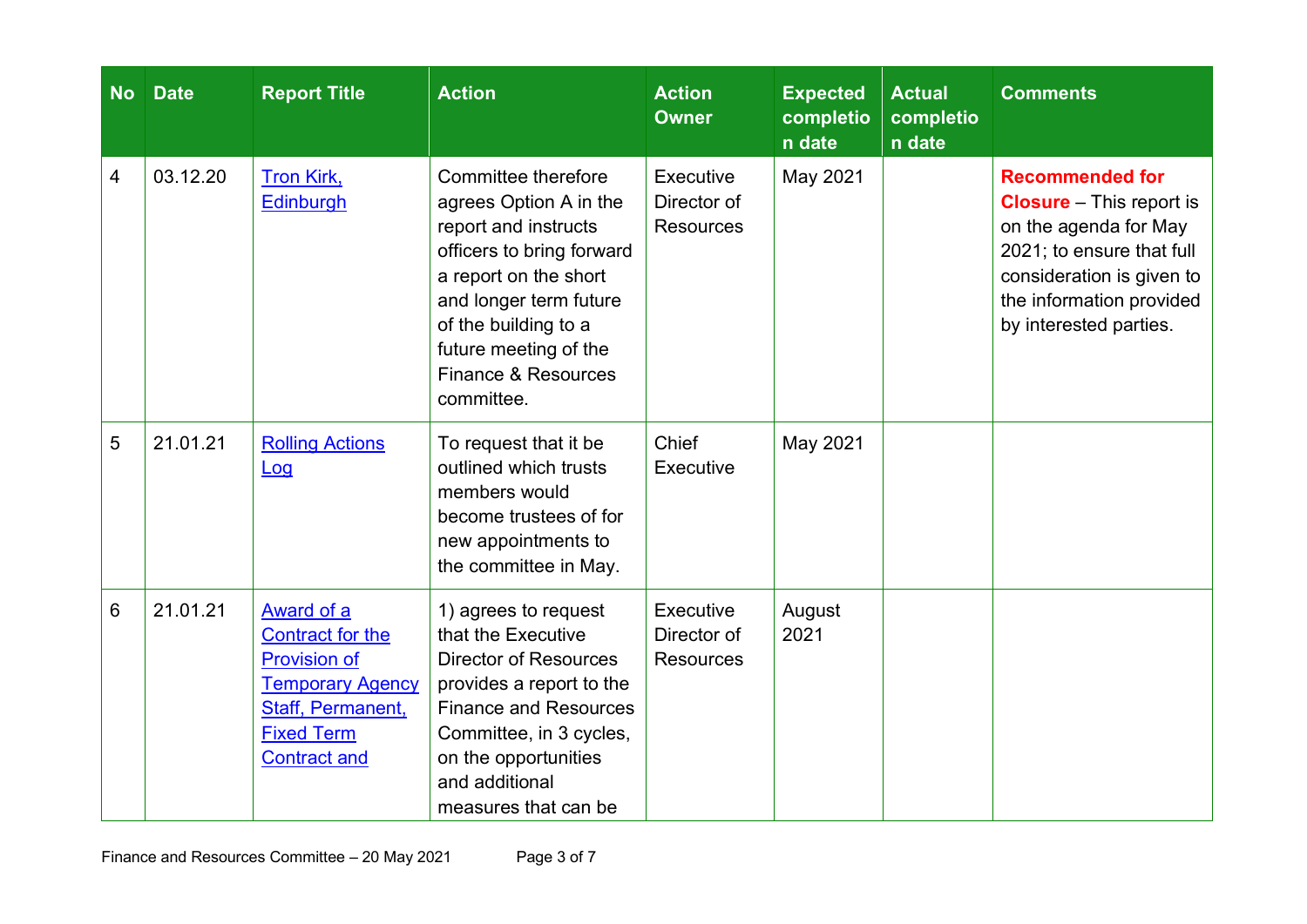| <b>No</b>      | <b>Date</b> | <b>Report Title</b>                                                                     | <b>Action</b>                                                                                                                                                                                                     | <b>Action</b><br><b>Owner</b>                | <b>Expected</b><br>completio<br>n date | <b>Actual</b><br>completio<br>n date | <b>Comments</b>                                                                                                              |
|----------------|-------------|-----------------------------------------------------------------------------------------|-------------------------------------------------------------------------------------------------------------------------------------------------------------------------------------------------------------------|----------------------------------------------|----------------------------------------|--------------------------------------|------------------------------------------------------------------------------------------------------------------------------|
|                |             | <b>Short-Term Supply</b><br><b>Resources</b>                                            | introduced to further<br>reduce agency worker<br>spend by the Council;                                                                                                                                            |                                              |                                        |                                      |                                                                                                                              |
|                |             |                                                                                         | 2) agrees to request a<br>report from the<br><b>Executive Director of</b><br>Resources, in 2 cycles,<br>providing an update on<br>the Council's security<br>team and the use of<br>agency workers in this<br>area | Executive<br>Director of<br><b>Resources</b> | May 2021                               | <b>March</b><br>2021                 | <b>Closed on 4 March</b><br>2021 - This report was<br>on the agenda for<br>March.                                            |
|                |             |                                                                                         | 3) To agree to provide a<br>briefing note detailing<br>differences in types of<br>living wage.                                                                                                                    | Executive<br>Director of<br><b>Resources</b> | March<br>2021                          | March<br>2021                        | <b>Closed on 4 March</b><br>$2021 - A$ briefing note<br>was circulated to<br>Committee on 22 <sup>nd</sup><br>February 2021. |
| $\overline{7}$ | 21.01.21    | Former Royal High<br>School, Regent<br>Road, Edinburgh -<br>Options Paper (B<br>Agenda) | Instructs the Executive<br><b>Director of Resources</b><br>to proceed with option 4<br>as set out in the report,<br>with a further progress<br>paper to be brought to                                             | Executive<br>Director of<br><b>Resources</b> | May 2021                               |                                      |                                                                                                                              |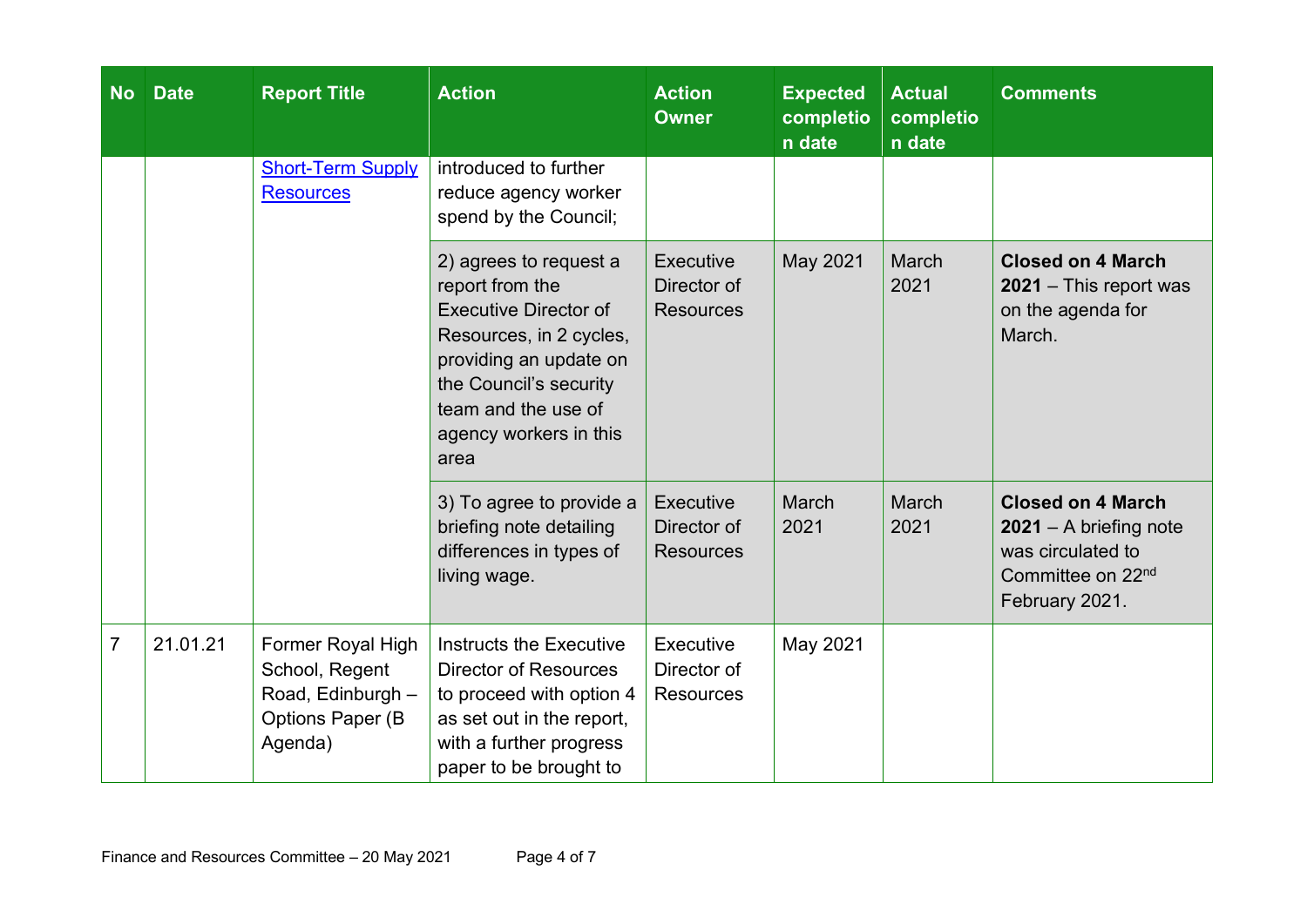| <b>No</b> | <b>Date</b> | <b>Report Title</b>                                                                      | <b>Action</b>                                                                                                                                                                                                                                                                             | <b>Action</b><br><b>Owner</b>                | <b>Expected</b><br>completio<br>n date | <b>Actual</b><br>completio<br>n date | <b>Comments</b>                                                         |
|-----------|-------------|------------------------------------------------------------------------------------------|-------------------------------------------------------------------------------------------------------------------------------------------------------------------------------------------------------------------------------------------------------------------------------------------|----------------------------------------------|----------------------------------------|--------------------------------------|-------------------------------------------------------------------------|
|           |             |                                                                                          | the Committee on 20<br>May 2021                                                                                                                                                                                                                                                           |                                              |                                        |                                      |                                                                         |
| 8         | 21.01.21    | Council<br>Commercial<br>Property Portfolio -<br>Update Report (B<br>Agenda)             | To note that an update<br>report would be<br>provided to the<br>committee in May.                                                                                                                                                                                                         | Executive<br>Director of<br><b>Resources</b> | May 2021                               |                                      | <b>Recommended for</b><br><b>Closure</b> – Report on<br>agenda for May. |
| 9         | 04.03.21    | <b>Annual Treasury</b><br><b>Management</b><br><b>Strategy 2021/22</b>                   | To agree to include<br>more detail on the level<br>of borrowing in the six-<br>month period Treasury<br>Management report.                                                                                                                                                                | Executive<br>Director of<br><b>Resources</b> | December<br>2021                       |                                      |                                                                         |
| 10        | 04.03.21    | <b>Revenue Budget</b><br>2020/21 and<br><b>2021/26 Budget</b><br><b>Framework Update</b> | Following the setting of<br>a balanced one-year<br>revenue budget by<br>Council on 18 February<br>2021, a further briefing<br>will be provided to all<br>members once any<br>further implications of<br>the approved Scottish<br>and UK Budgets for the<br>budget framework are<br>known. | Executive<br>Director of<br><b>Resources</b> | May 2021                               |                                      |                                                                         |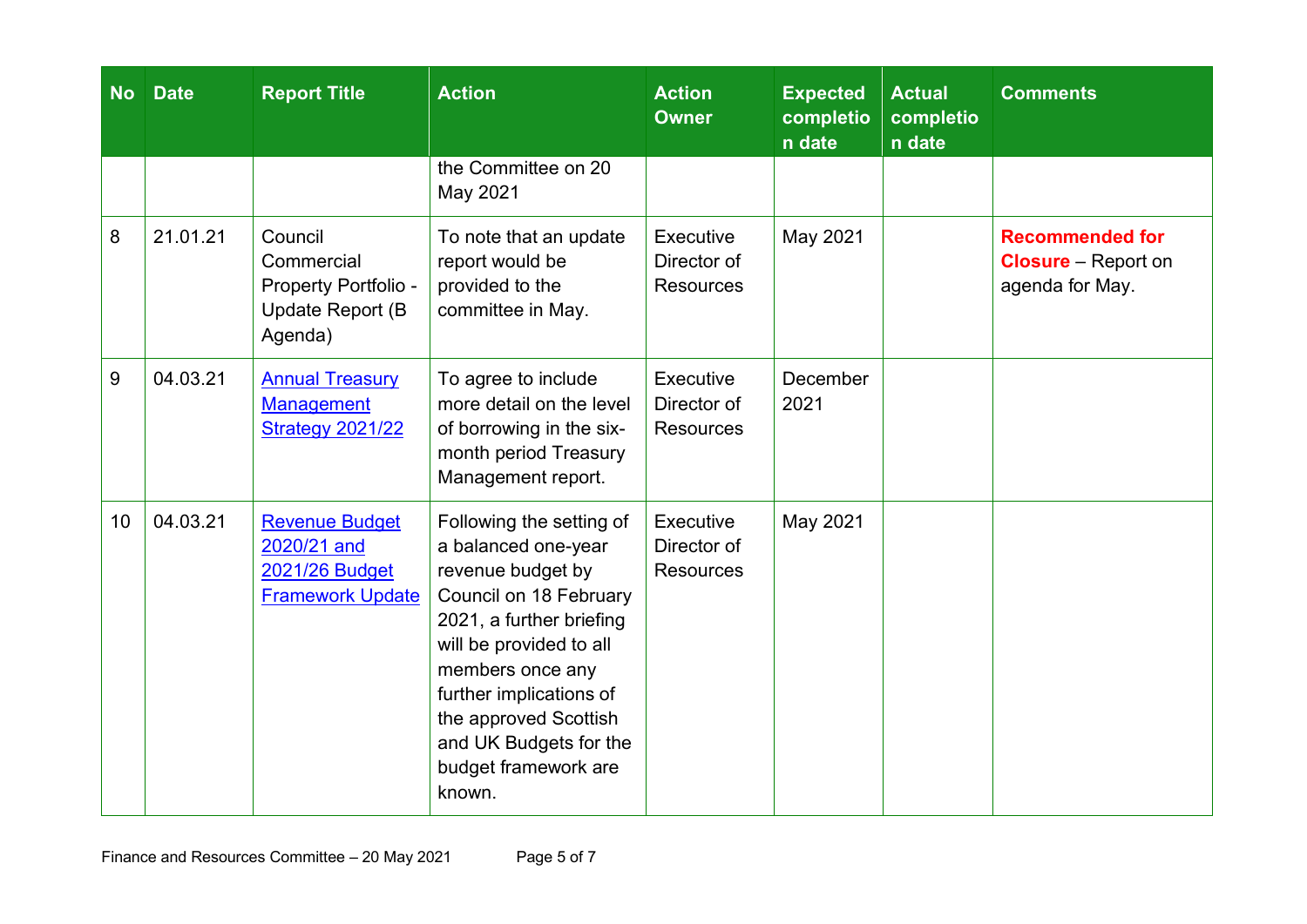| <b>No</b> | <b>Date</b> | <b>Report Title</b>                                                                                                                         | <b>Action</b>                                                                                                                                                                                                                                     | <b>Action</b><br><b>Owner</b>                | <b>Expected</b><br>completio<br>n date | <b>Actual</b><br>completio<br>n date | <b>Comments</b>                                                                          |
|-----------|-------------|---------------------------------------------------------------------------------------------------------------------------------------------|---------------------------------------------------------------------------------------------------------------------------------------------------------------------------------------------------------------------------------------------------|----------------------------------------------|----------------------------------------|--------------------------------------|------------------------------------------------------------------------------------------|
| 11        | 04.03.21    | <b>Edinburgh</b><br><b>Catering Services -</b><br><b>Other Catering</b><br><b>Significant Trading</b><br>Operation (STO) -<br><b>Update</b> | Agree a report is<br>presented to a future<br>meeting of the Finance<br>and Resources<br>Committee, setting out<br>a business case for re-<br>commencement of<br><b>Edinburgh Catering</b><br>Services - Other<br>Catering trading<br>activities. | Executive<br>Director of<br><b>Resources</b> |                                        |                                      |                                                                                          |
| 12        | 04.03.21    | Liberton Hospital,<br>$Edinburgh -$<br><b>Proposed</b><br><b>Acquisition</b>                                                                | Notes that a further<br>report will be brought to<br>a future Finance and<br><b>Resources Committee</b><br>to provide an update on<br>the progress of the<br>acquisition.                                                                         | Executive<br>Director of<br><b>Resources</b> |                                        |                                      |                                                                                          |
| 13        | 04.03.21    | <b>Workforce</b><br>Dashboard-<br>December 2020                                                                                             | To agree to provide<br>further clarification on<br>the displaced workforce<br>funding and the £58k<br>unfunded salary cost.                                                                                                                       | Executive<br>Director of<br><b>Resources</b> | March<br>2021                          | March<br>2021                        | <b>Recommended for</b><br><b>Closure</b> – email issued<br>with requested<br>information |